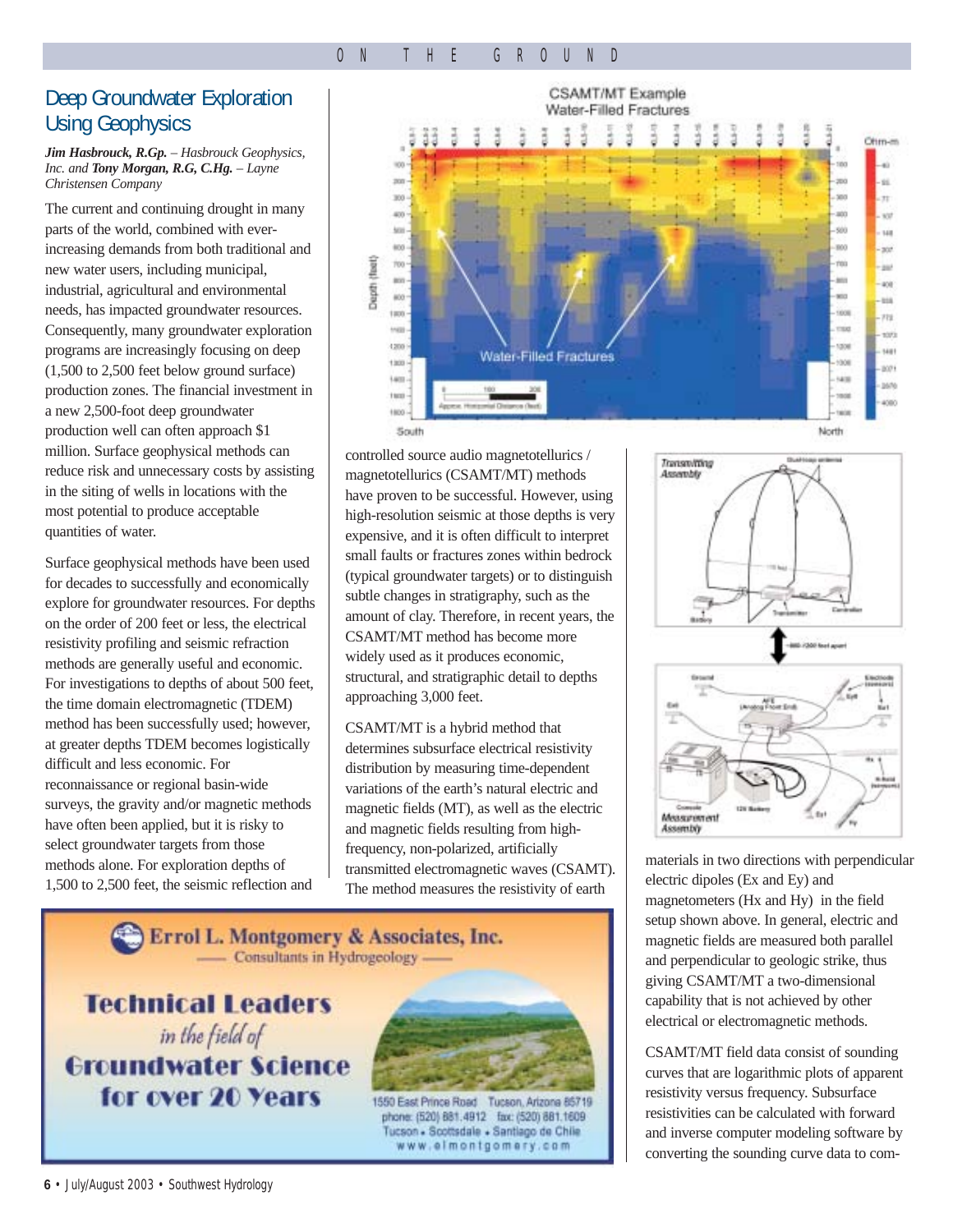puter modeled resistivity structure or layering below a given CSAMT/MT sounding. The resulting computer models are used for interpretation of subsurface materials and geologic structures related to groundwater flow, and can be presented as cross sections consisting of several soundings. From these cross sections, data can be presented as individual contour maps from selected depths or combined into a movie showing several depths or other slices. In general, CSAMT/MT data have shown a 10 to 15 percent variation between the actual depths to the anomalies, as verified by test hole drilling, and the depth predicted by the models. The nearby presence of conductors, such as buried metal pipes or drill stem, metal fences or electrical transmission lines, will result in electromagnetic noise that may affect the quality of the data.

The true resistivity of earth material is dependent upon composition, grain size, water content, and other physical characteristics. In general, fine-grained materials have lower resistivities than coarsegrained materials. Unweathered and unfractured hard rocks such as lithified sedimentary rocks, volcanic rocks, plutonic rocks, and some metamorphic rocks generally have high resistivities. The presence of fracturing and weathering lowers the resistivity of these rocks. Additionally, the occurrence of groundwater will greatly reduce the resistivity of all rocks and sedimentary materials through electrolytic conduction. Because of this effect, groundwater is a good target for electrical and electromagnetic geophysical methods that measure resistivity.

The CSAMT/MT method has been used to identify groundwater exploration targets and to site wells in a variety of geologic conditions. A water-filled fracture example is shown in the figure at the top of page 6 from an area with clastics on the surface and weathered-to-unweathered carbonate bedrock at depth. Note that similar results would be obtained from an area with sediments over granitic or metamorphic bedrock. Station spacing for this example is 50 feet, which is considered a detailed survey. Calculated resistivities in ohmmeters are shown in a logarithmic range with colors ranging from red for conductive or low resistivity zones to blue for higher resistivity areas. Clastics in this area

generally have lower resistivities and are interpreted with values of less than about 500 ohm-meters (primarily the red to yellow colors on the section). Hard, relatively unweathered and unfractured carbonates are interpreted as much higher resistivities with values from around 1,000 to more than 4,000 ohm-meters (darker blue colors). Resistivity values between about 500 and 1,000 ohm-meters are interpreted as weathered zones, fractures zones, or faults within the hard carbonates.

**GEOMATRIX** 

Clastics are interpreted to extend to about 200 to 400 feet depth in the example, weathered bedrock beneath the clastics is interpreted to have thicknesses on the order of 100 to perhaps 200 feet, while carbonate bedrock extends beyond 1600 feet depth. Within the high resistivity bedrock at depths ranging from about 400 to 900 feet, as identified on the figure, are low resistivity water-filled fractures that have been drilled and found to be good groundwater producers.

*Contact Jim Hasbrouck at jim@hasgeo.com*

# **Engineers, Geologists, Environmental Scientists, and Decision Analysts Regional Groundwater Studies Water Resources Engineering Groundwater Modeling** ▶ Watershed Management > Subsidence Analysis/Geohazard **Evaluations Conjunctive Use** > Water Quality Evaluations  $\blacktriangleright$  Environmental Assessments Costa Mesa, CA (949) 642-0245 Scottsdale, AZ (480) 348-1283 Other offices in Texas, Colorado and California www.geomatrix.com

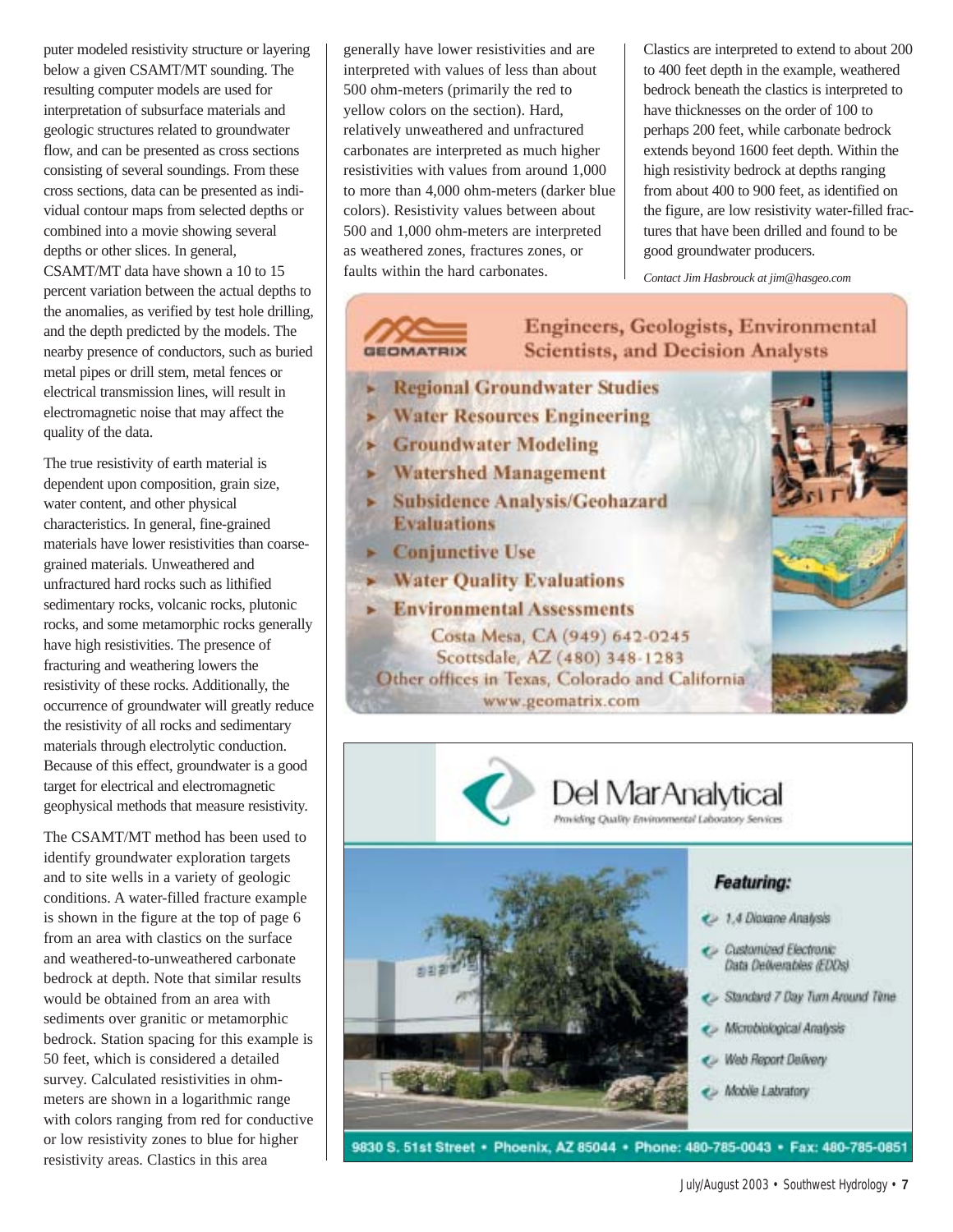# **INNOVATIVE SOLUTIONS** IN HYDROLOGY

# **Consulting Services**

- · Vadose Zone Characterization and Modeling
- Groundwater Recharge Investigations
- · Groundwater Resource **Studies**
- Mine Reclamation
- Mine Leach Optimization
- Design and Development of **Monitoring Systems**

# **Hydrologic Testing** Laboratory

- · Saturated and Unsaturated **Flow Properties Testing**
- Calibration of Monitoring Instruments
- Large Core Testing
- Custom Testing and Research



www.gsanalysis.com

## Water Rights: How Much Do They Cost in the West?

*Philip Ganderton, Ph.D. – The University of New Mexico*

The average annual prices paid for an acrefoot water right in selected states in the western United States over the period 1990 to 2001 are shown below. The data are taken from research to be published in an upcoming issue of *Southwest Hydrology* that will focus on water as a commodity. The research was performed by Professors David Brookshire, Bonnie Colby, Philip Ganderton and Ph.D. student, and Mary Ewers from the economics departments of The University of New Mexico and The University of Arizona. Even though conditions in water markets vary considerably across the region, and the amount of data contributing to these summary statistics varies from two trades (Wyoming) to 490 trades (Colorado), some general observations can be made. By far

the most developed water market of those represented here covers the Colorado Big Thompson (CBT) project area, and with 490 observed transactions, the trend in water rights prices is undeniably upward. Average prices in 1990 for trades in this basin were \$1,730, but they had risen to over \$11,000 per acre-foot by 2000. Other basins show prices for an acre-foot of water ranging from \$500 to \$2,500. Prices in New Mexico's Middle Rio Grande Basin have recently moved from a fairly constant \$1,000 to more than \$4,000, and many buy offers at that price go unanswered. According to the researchers, the successful development of water markets depends on many economic and institutional factors, which both encourage markets and hinder their expansion. Variations in these factors help to explain the number of trades in each state and the prices at which water rights trade. *Contact Philip Ganderton at gandini@nmu.edu* 

#### **Mean Water Right Prices (\$/acre-foot) by Year for Selected Western States**

| State (obs) 1990 |      | 1991 | 1992 | 1993 | 1994 | 1995 | 1996 | 1997 | 1998 | 1999 | 2000  | 2001 l |
|------------------|------|------|------|------|------|------|------|------|------|------|-------|--------|
| AZ (53)          | 770  | 38   |      | 1025 | 960  | 383  | 550  | 100  | 663  | 559  | 950   | 876    |
| CA (49)          | 38   |      | 290  |      | 50   | 1856 | 1000 | 944  | 1000 | 1011 | 1629  | 943 l  |
| CO (490)         | 1730 | 2043 | 2083 | 1922 | 2048 | 2262 | 2676 | 3500 | 2927 | 4314 | 11286 | 11207  |
| NM (28)          | 1000 | 795  | 1063 | 1513 | 2669 |      | 2989 | 2300 |      | 1984 | 4000  | 4250   |
| NV (14)          | 2000 | 2500 | 2860 |      |      |      |      |      | 1951 | 1120 | 1888  | 2975   |
| TX (36)          | 558  | 544  | 324  | 761  | 531  | 1331 | 597  | 640  | 710  | 150  |       | 585    |
| UT (18)          | 109  | 2000 | 2264 | 1153 | 2500 | 802  | 322  |      |      | 1672 | 654   | 1000   |
| WY (2)           |      |      |      | 155  |      |      |      |      |      |      | 75    |        |



**8** • July/August 2003 • Southwest Hydrology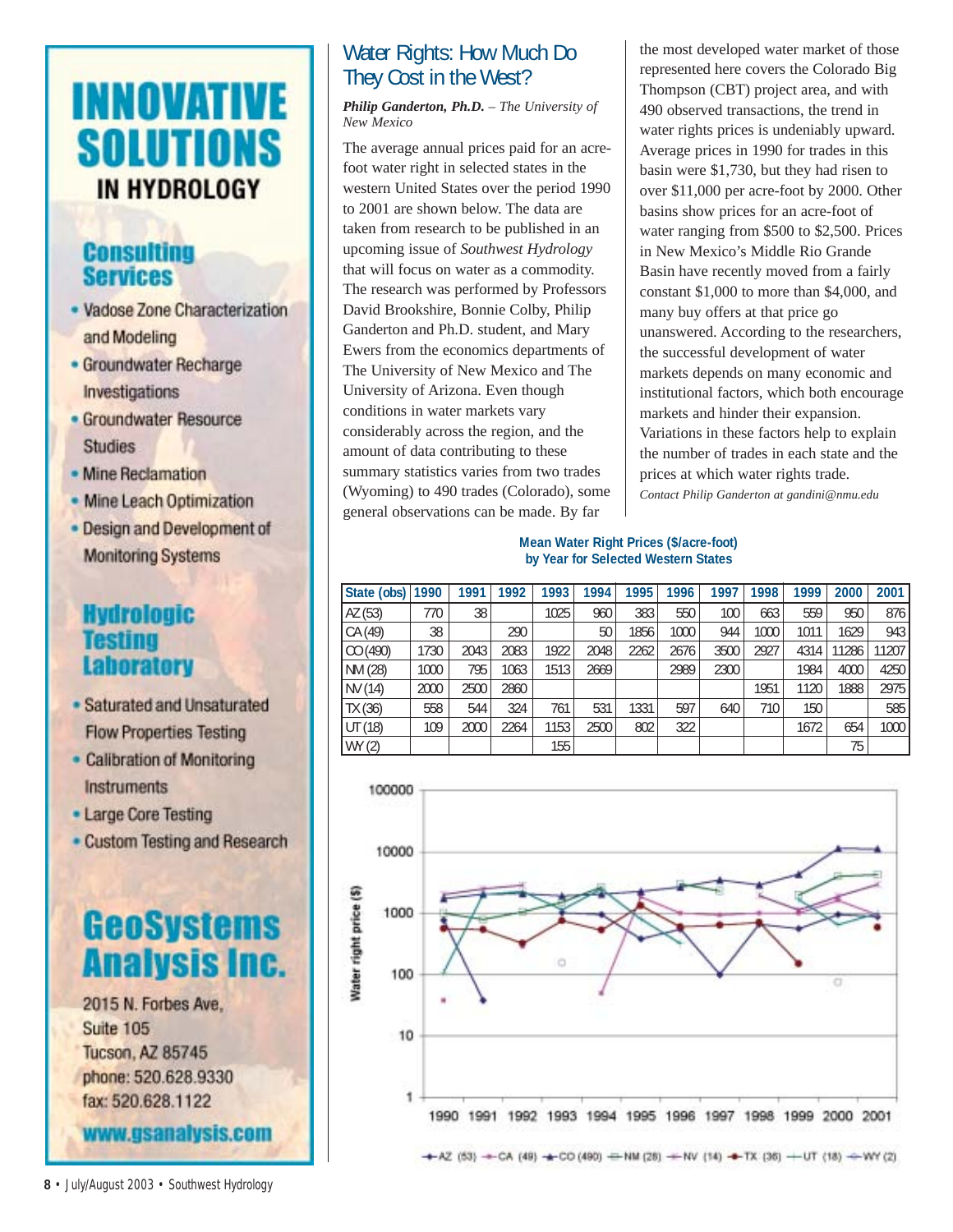# Estimating Ages of Hydrocarbon Releases Using Stable Isotopes of Lead

#### *Richard W. Hurst, Ph.D. – Hurst & Associates, Inc. and Department of Geological Sciences, California State University*

Estimating the year gasoline was released into the environment has been a difficult task. Most methods, relying upon gasoline additive chronologies or presumed rates of biodegradation, do not provide adequate age resolution and the type of data needed to correlate releases to a specific hydrocarbon source.

In 1982, Ng and Patterson published results of stable lead isotope analyses (<sup>206</sup>Pb/<sup>207</sup>Pb) from leaded gasoline-impacted Southern California marine sediments that indicated 206Pb/207Pb ratios of lead in gasoline increased from about 1.15 in 1965 to about 1.20 in 1978. This variation was attributed to the increased utilization of Mississippi Valley Type (MVT) lead ores in the production of tetraethyllead; MVT ores are known to have extremely high or radiogenic 206Pb/207Pb ratios, ranging from about 1.3 to 1.35.

If temporal variations in gasoline lead isotope ratios could be calibrated, an improved method of age-dating gasoline releases might result (Hurst 2000, 2002). Such a method would have advantages over other gasoline age-dating models because: (1) lead does not biodegrade, so it provides a long-term record of a release in soil and groundwater; (2) its isotopes do not fractionate; and (3) lead isotope ratios can be analyzed accurately by thermal ionization mass spectrometry.

#### *Development of the ALAS Model*

Samples of archived leaded gasoline (with lead concentration ranging from about 30 to 1,000 parts per million) and gasolineimpacted soils were acquired and analyzed; for each sample, the year the gasoline was produced or released into soil was accurately known. More than 100 samples from the United States have been analyzed to produce a well-defined calibration curve termed the ALAS model (Anthropogenic Lead ArchaeoStratigraphy; Figure 1).

As observed by Ng and Patterson (1982), the increases in gasoline 206Pb/207Pb ratios as a function of time are directly related to the increased use of radiogenic MVT ores in the production of tetraethyllead by gasoline additive manufacturers, such as Ethyl Corporation and DuPont. Increases in gasoline lead isotopic ratios continued through the end of the leaded gasoline era in about 1990, as documented by 206Pb/207Pb ratios measured in ALAS model calibration

samples and as calculated from U.S. Bureau of Mines lead production figures (Figure 1, Hurst, 2002). Since 1992, there have been numerous applications of the ALAS model to site remediation investigations involving leaded gasoline and heavier distillates contaminated by accidental additions of tetraethyllead through common transfer lines during refining. The correlation between ALAS model ages and release ages *See Lead isotopes, page 30*



*Figure 1. Variation in <sup>206</sup>Pb/<sup>207</sup>Pb ratios and corresponding δ<sup>206</sup>Pb of the ALAS model (1923-1990). Two ALAS models are shown for comparison: one as calculated from U.S. Bureau of Mines lead production figures (1920-1990) (curve) and the other as measured using free product and soils (individual data points; only 37 of about 125 measured calibration samples can be resolved at this scale).* 



*Figure 2. Relationship between ALAS model ages and gasoline releases with documented age at U.S. sites. In each case, ALAS model ages were determined independently, prior to review of documents identifying the known age of a release at each site.*